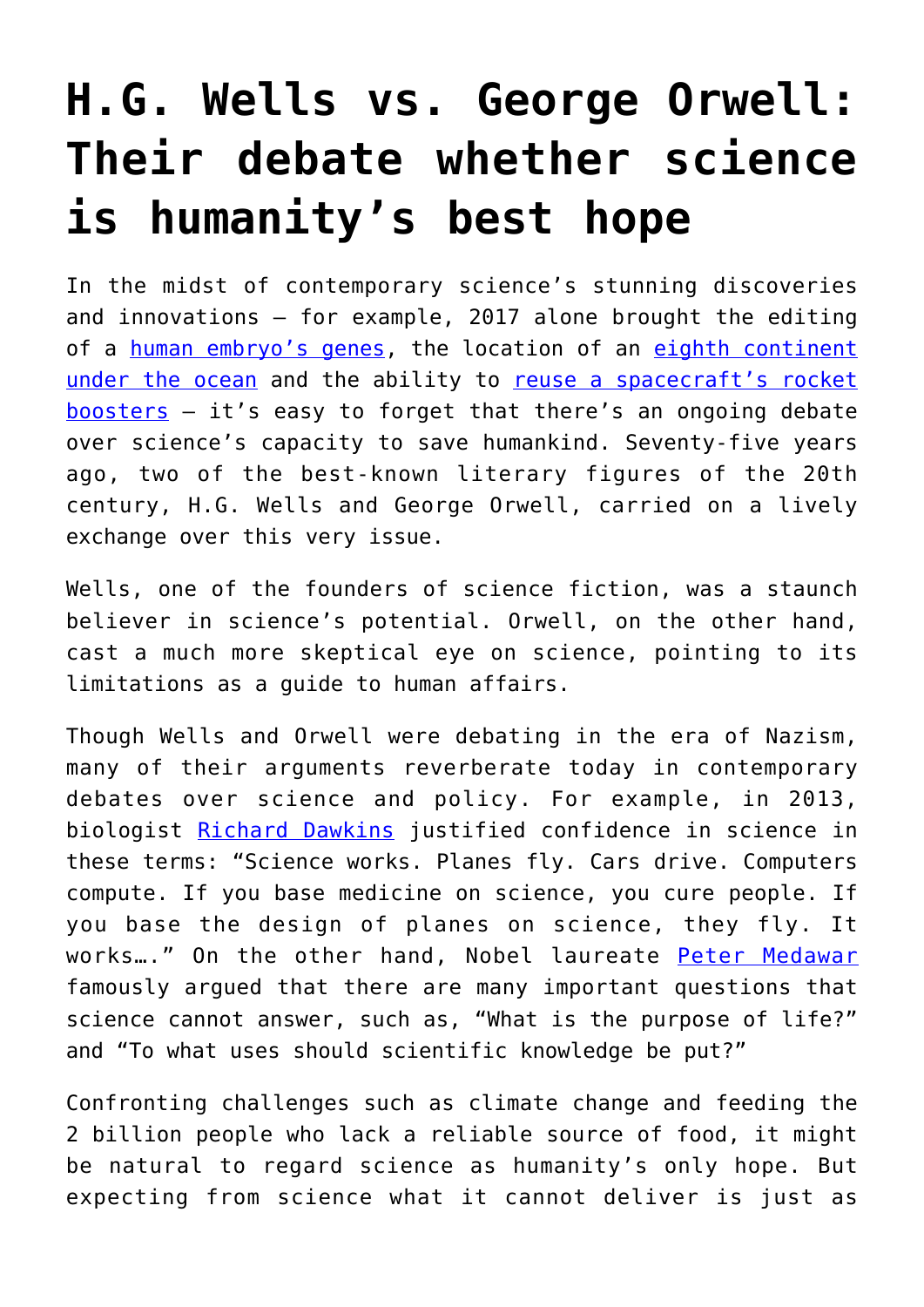hazardous as failing to acknowledge its great potential.



H.G. Wells' fantastical fiction embodied scientific optimism. [Frederick Hollyer](https://commons.wikimedia.org/wiki/File:H._G._Wells,_c.1890.jpg)

#### **Wells: Full faith in science**

[Herbert George Wells](http://www.oxforddnb.com/view/10.1093/ref:odnb/9780198614128.001.0001/odnb-9780198614128-e-36831?rskey=6DO1DC&result=1) was born in Kent, England, in 1866. After a childhood accident left him bedridden, he discovered a love of reading. He studied and taught science under biologist [Thomas Huxley,](http://www.ucmp.berkeley.edu/history/thuxley.html) eventually receiving a biology degree. To supplement his income, he worked as a freelance journalist,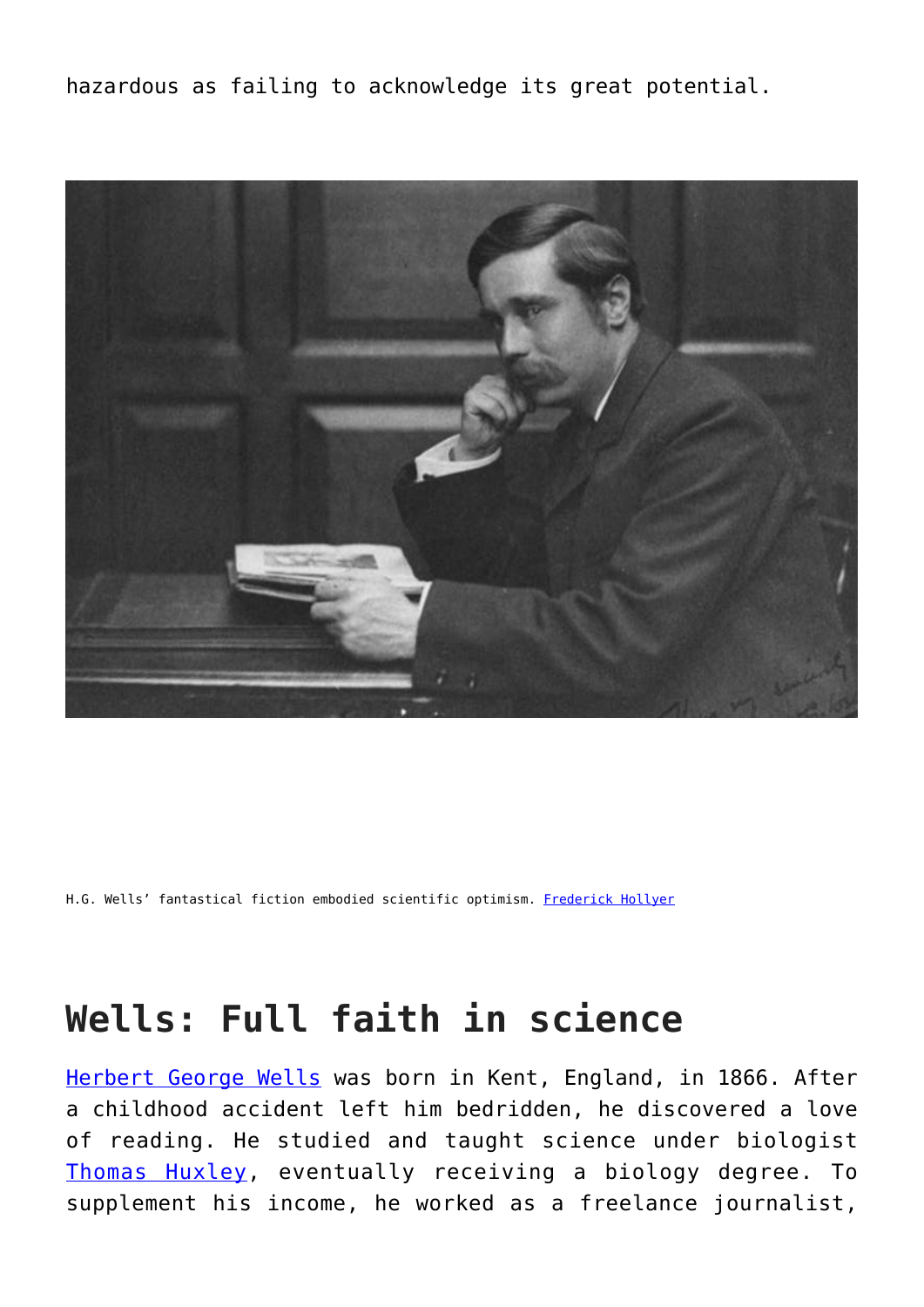publishing his first book, ["The Time Machine](https://en.wikipedia.org/wiki/The_Time_Machine)," in 1895.

Today Wells, who died in 1946, is best known as a science fiction writer. Among his most prominent works are "[The Island](https://www.penguinrandomhouse.com/books/188556/the-island-of-dr-moreau-by-hg-wells/9780375760969) [of Doctor Moreau,](https://www.penguinrandomhouse.com/books/188556/the-island-of-dr-moreau-by-hg-wells/9780375760969)" "[The Invisible Man"](https://www.penguinrandomhouse.com/books/306808/the-invisible-man-by-hg-wells/9780451531674) and "[The War of the](https://www.penguinrandomhouse.com/books/188559/the-war-of-the-worlds-by-hg-wells/9781590171585/) [Worlds](https://www.penguinrandomhouse.com/books/188559/the-war-of-the-worlds-by-hg-wells/9781590171585/)." In his own day, however, Wells was better known as a public intellectual with progressive political views and high hopes for science.

Wells foresaw many of the landmarks of 20th-century scientific progress, including airplanes, space travel and the atomic bomb. In "[The Discovery of the Future](https://archive.org/stream/discoveryoffutur00welliala/discoveryoffutur00welliala_djvu.txt)," he lamented "the blinding power of the past upon our minds," and argued that educators should replace the classics with science, producing leaders who could foretell history as they predict the phases of the moon.

Wells' enthusiasm for science had political implications. Having contemplated in his novels the self-destruction of mankind, Wells believed that humanity's best hope lay in the creation of a single world government overseen by scientists and engineers. Human beings, he argued, need to set aside religion and nationalism and put their faith in the power of scientifically trained, rational experts.

## **Orwell: Skeptical of the utopian impulse**

Nearly four decades after Wells, [George Orwell](http://www.oxforddnb.com/view/10.1093/ref:odnb/9780198614128.001.0001/odnb-9780198614128-e-31915?rskey=rbWoZI&result=1) was born in 1903 to a British civil servant in India. He grew up in England a sickly child, but loved writing from an early age. Educated at Eton, he lacked the resources to continue his studies and became a policeman in Burma for five years.

After returning to England, he began a prolific career as a journalist. His writings explored such themes as the lives of the working poor and the dark side of colonialism, and he also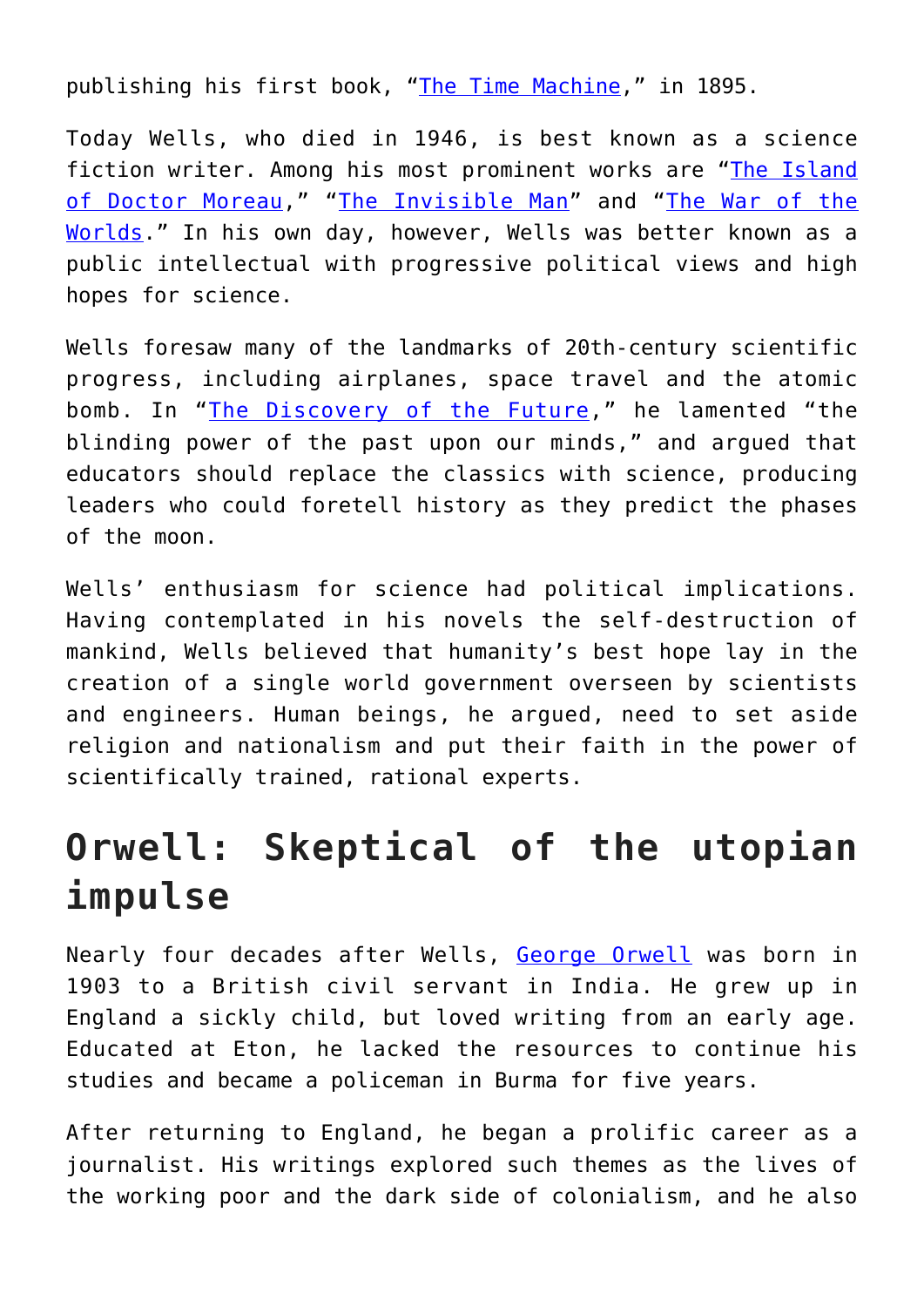produced fine literary criticism. It was near the end of his life that Orwell published the two works for which he is best known, "[Animal Farm"](https://en.wikipedia.org/wiki/Animal_Farm) and "[Nineteen Eighty-Four](https://en.wikipedia.org/wiki/Nineteen_Eighty-Four)."

Today Orwell is widely regarded as one of the [greatest writers](https://artsbeat.blogs.nytimes.com/2008/08/13/the-dominant-writer-of-the-20th-century/) of the 20th century. The word Orwellian has entered the language to describe totalitarian governments that use surveillance, misinformation and propaganda to manipulate popular understanding. Orwell also introduced such terms as doublethink, thought police and big brother.

Orwell operated with less lofty ambitions for mankind than did Wells. In reflecting on the utopian impulse, he wrote in "[Why](http://orwell.ru/library/articles/socialists/english/e_fun) [Socialists Don't Believe in Fun"](http://orwell.ru/library/articles/socialists/english/e_fun) that creators of utopias resemble "the man who has a toothache, and therefore thinks that happiness consists in not having a toothache…. Whoever tries to imagine perfection simply reveals his own emptiness."

#### **Science isn't enough**

Orwell was not bashful about criticizing the scientific and political views of his friend Wells. In "[What is Science?](http://orwell.ru/library/articles/science/english/e_scien)" he described Wells' enthusiasm for scientific education as misplaced, in part because it rested on the assumption that the young should be taught more about radioactivity or the stars, rather than how to "think more exactly."

Orwell also rejected Wells' notion that scientific training rendered a person's approach to all subjects more intelligent than someone who lacked it. Such widely held views, Orwell argued, led naturally to the assumption that the world would be a better place, if only "the scientists were in control of it," a notion he roundly rejected.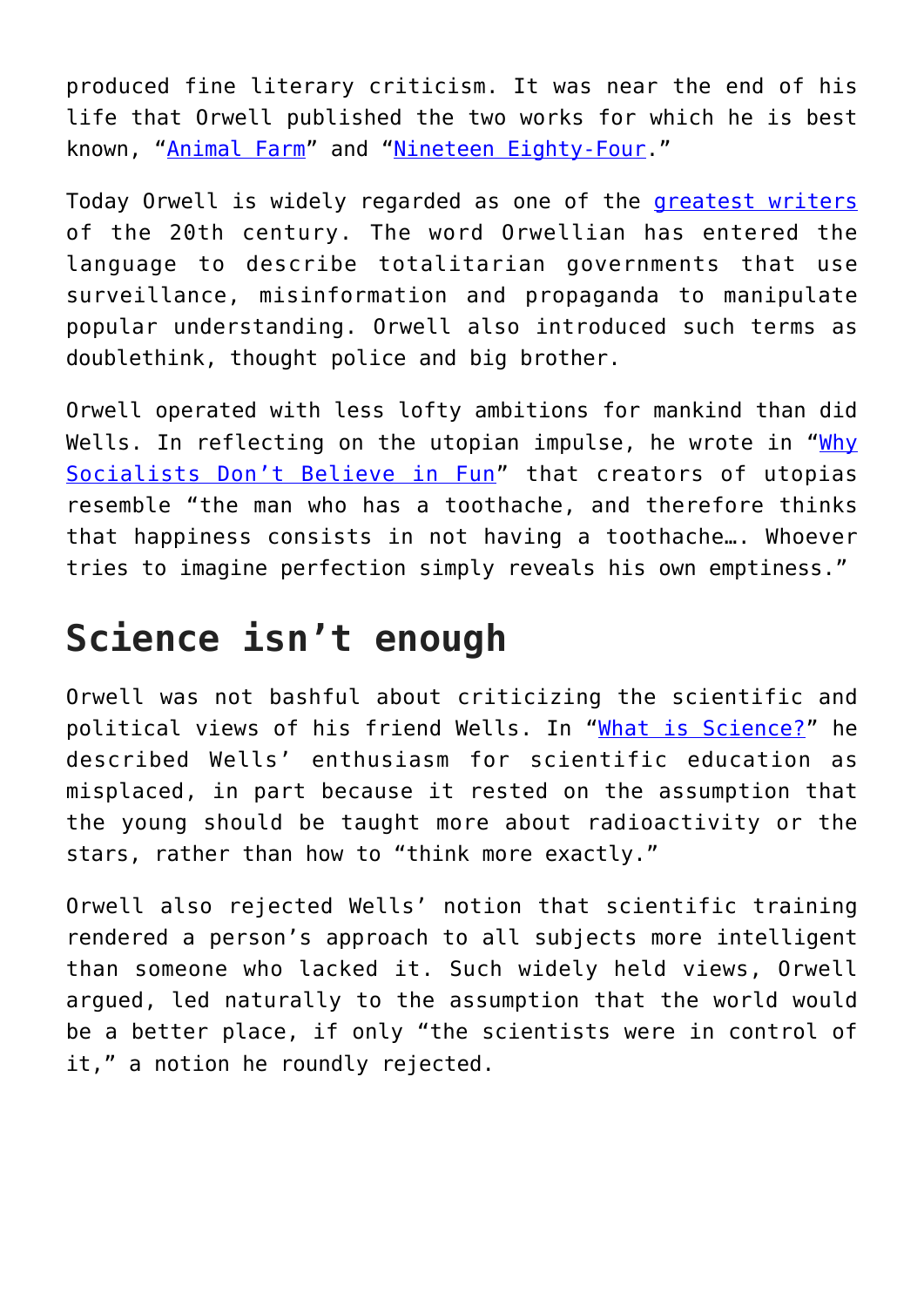

Scientific expertise didn't preclude some scientists from being swept up in Nazi fervor. [German](https://commons.wikimedia.org/wiki/File:Bundesarchiv_Bild_183-H12148,_N%C3%BCrnberg,_Reichsparteitag.jpg) [Federal Archive](https://commons.wikimedia.org/wiki/File:Bundesarchiv_Bild_183-H12148,_N%C3%BCrnberg,_Reichsparteitag.jpg), [CC BY-SA](http://creativecommons.org/licenses/by-sa/4.0/)

Orwell pointed to the fact that the German scientific community had mounted very little resistance to Hitler and produced plenty of gifted men to research synthetic oil, rockets and the atomic bomb. "Without them," wrote Orwell, "the German war machine could never have been built up." Even more damning, he argued, many such scientists swallowed the "monstrosity of 'racial science.'"

Orwell believed that scientific education should not focus on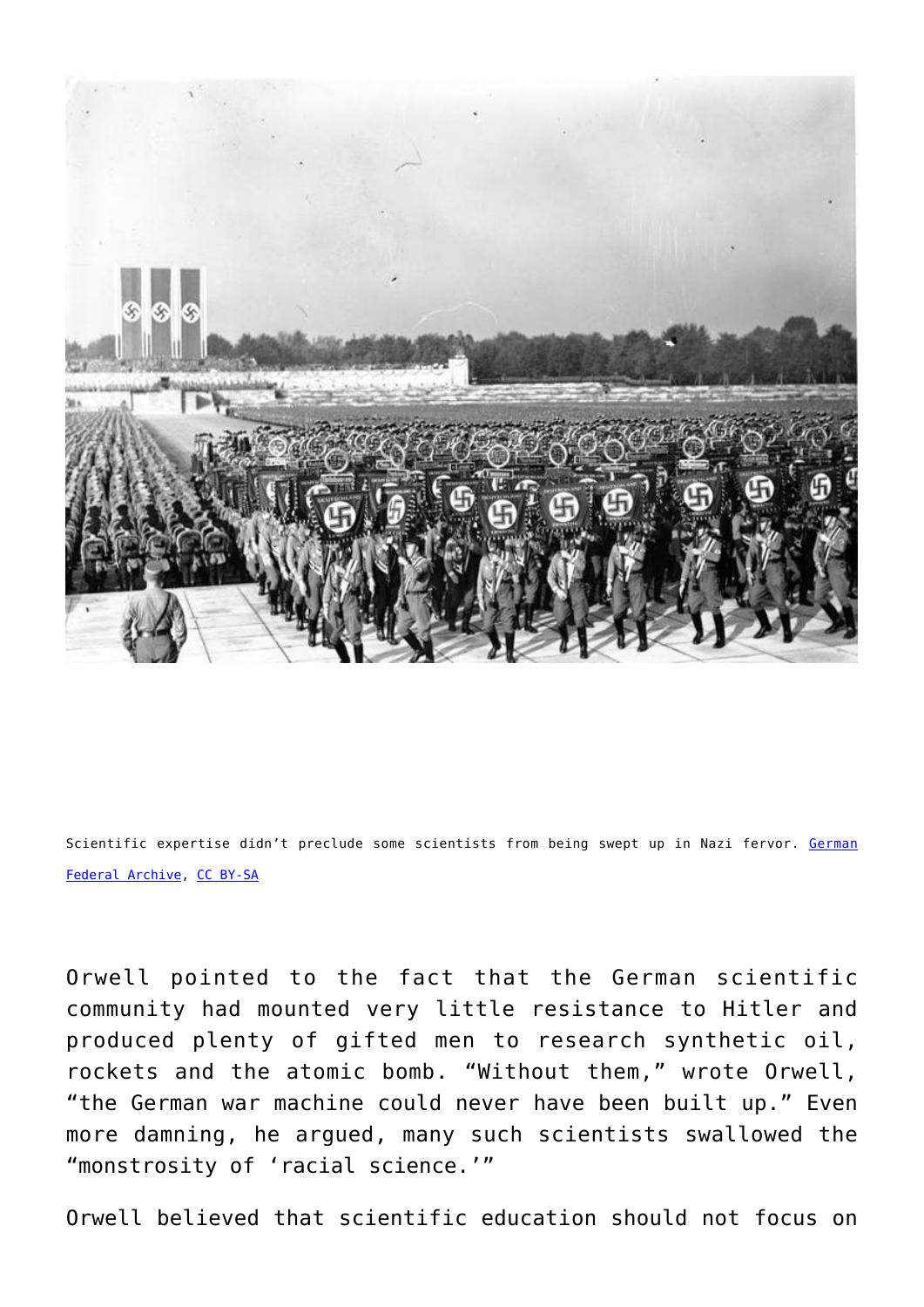particular disciplines such as physics, chemistry, and biology – not, in other words, on facts. Instead it should focus on implanting "a rational, skeptical, and experimental habit of mind." And instead of merely scientifically educating the masses, we should remember that "scientists themselves would benefit by a little education" in the areas of "history or literature or the arts."

Orwell is even more critical of science's role in politics. In "[Wells, Hitler, and the World State](http://orwell.ru/library/reviews/wells/english/e_whws)," Orwell treats calls for a single world government as hopelessly utopian, in large part because "not one of the five great military powers would think of submitting to such a thing." Though sensible men have held such views for decades, they have "no power, and no disposition to sacrifice themselves."

Far from damning nationalism, Orwell praises it to at least this extent: "What has kept England on its feet this past year" but the "atavistic emotion of patriotism, the ingrained feeling of the English-speaking peoples that they are superior to foreigners?" The energy that actually shapes the world, writes Orwell, springs from emotions that "intellectuals mechanically write off as anachronisms."

### **Science's promise and limitations: the debate continues**

The contrast between these two towering figures of 20thcentury literature should not be overdrawn. While championing science, Wells recognized that scientific progress could also lead to human misery. He foresaw the development of immense military destructive power in the [atomic bomb](http://www.bbc.com/news/magazine-33365776), as well as the creation of technologies that would undermine privacy.

For his part, Orwell recognized that without scientific research and technological innovation, the British could not maintain parity with Germany's rapidly developing military. He